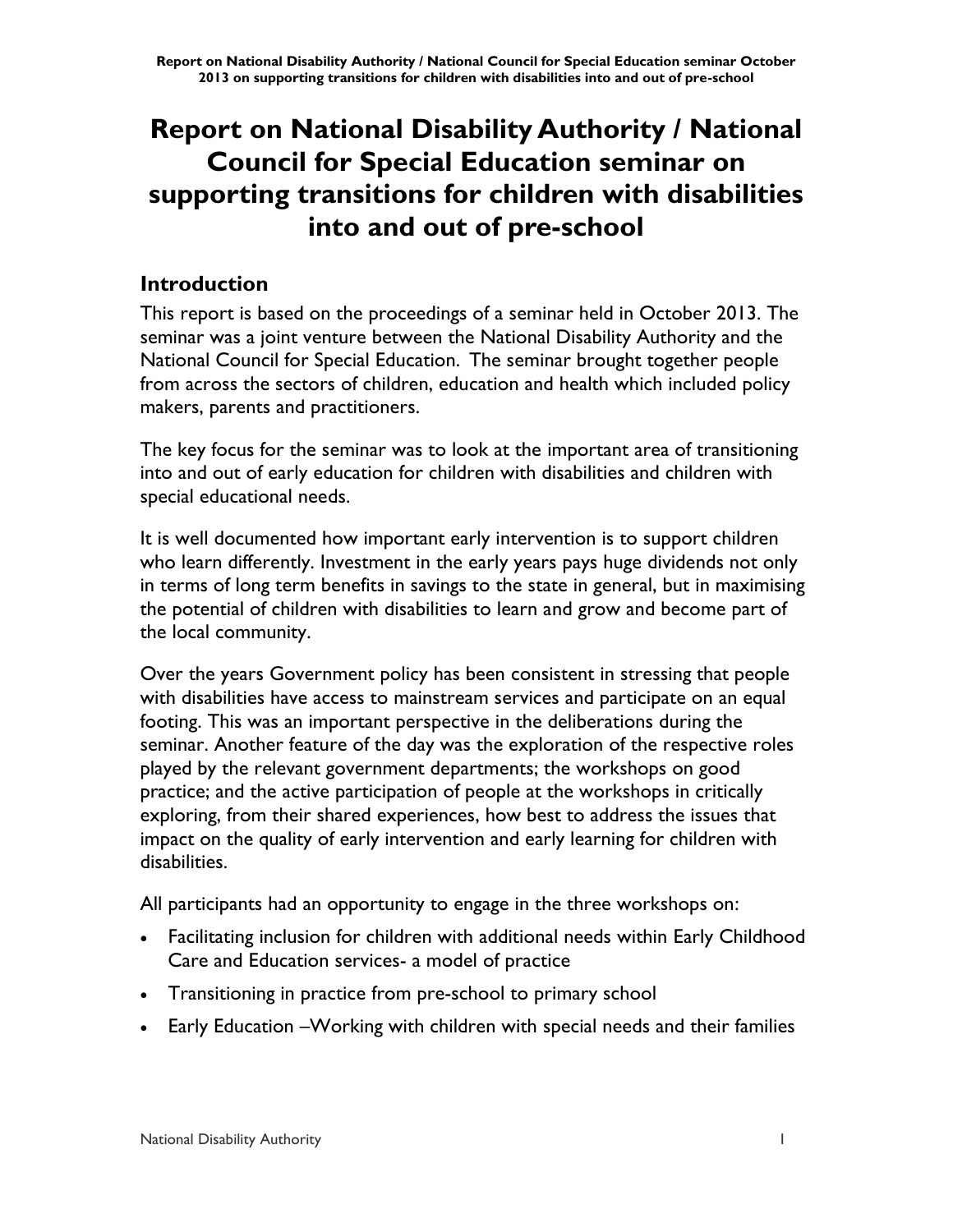# **Key learning**

The National Disability Authority identified the following as key learning that would enhance the quality of the transitioning process into and out of early education for children with disabilities and special needs:

# **National policy on inclusion**

There is a need for a **national policy on inclusion** for the pre-school sector which outlines best practice and clearly communicates how the transitions into and out of pre-school should be supported for children with disabilities / special education needs.

This inclusive policy would:

- Ensure consistency of approach nationally
- Foster and embed a strong culture of inclusion within Early Childhood Care and Education sector
- Promote good practice

# **Training of early years practitioners**

There is a need for a standardised approach for both informal and formal training for early years' practitioners. A standardised approach would systematically contribute to gradually increasing the minimum qualifications, as well as, building the confidence and competency of early years' practitioners in working with children with disabilities in an inclusive fashion. The training, at initial and ongoing levels would include, such things, as:

- Disability awareness training , including autism
- Inclusive approaches to diversity
- Differentiation in play for children with disabilities and varying abilities
- Basic manual handling
- Speech and language development
- When/where to refer children where difficulties become apparent for children in pre-school without a diagnosis
- Transition support, including the importance of communication with parents/guardians

# **Assessment**

There is a need for an appropriate national system of identifying needs of children with disabilities prior to engagement with Early Childhood Care and Education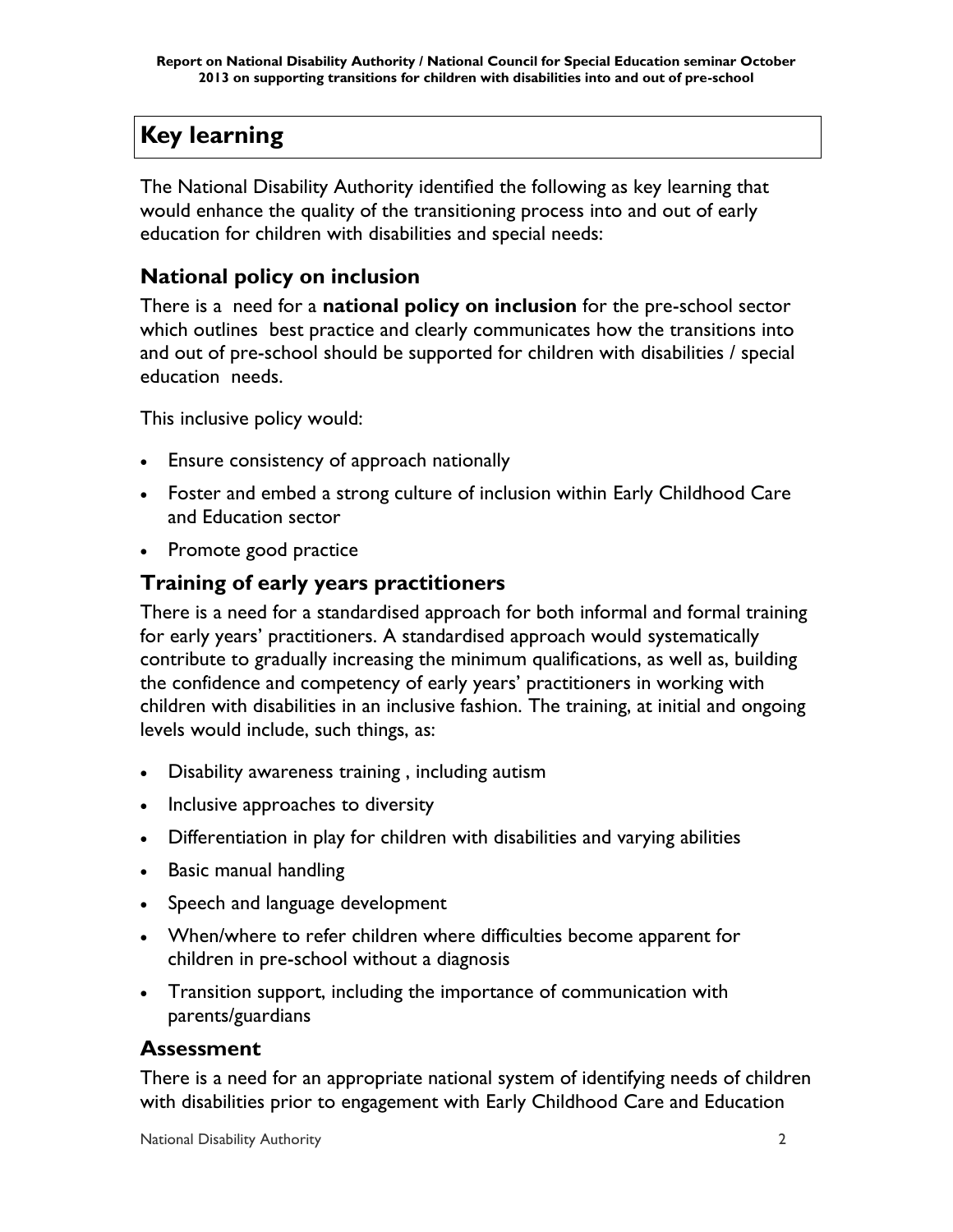settings. In this regards, there is an important role for 0-18 Progressing Disability Services teams at local level. The development of protocols between the preschool sector and the Health Service Executive for advancing this would be important.

Similarly, when a child is transitioning from pre-school to primary schools, it is critical to have a coherent co-ordinated structure at local level for various stakeholders – Health Service Executive, Special Education Needs Organisers (SENOs), National Educational Psychology Service (NEPS), pre-school, primary and parents. This is critical for the advanced planning that is required for a child, particularly those with complex needs, transitioning to primary schools. It would also facilitate transitioning in a seamless fashion and that children and parents have access to appropriate assessment and supports as required.

# **Support**

The need for support was identified for:

- Early school practitioners
- Parents/family
- Children

The National Disability Authority noted that, through examples cited during the seminar, the Early Childhood Care and Education settings that had received support, in the past, to include a child with a disability, tend to need less support for inclusion over time. Support for early years' practitioners can be provided through such programmes as **Better Start<sup>1</sup>** and the Early Years advisers, while support from HSE is available for when more therapeutic support/expertise may be required. There is also an important role for a mentoring programme for Early Childhood Care and Education settings and could address issues like:

- How therapies can be integrated within Early Childhood Care and Education settings
- Working with parents on how routines in pre-school can also be practised at home
- Adapting materials used in the Early Childhood Care and Education settings for children with disabilities

 $\overline{a}$ 

<sup>&</sup>lt;sup>1</sup> Better Start is a national initiative established by the Department of Children and Youth Affairs (DCYA) to bring an integrated national approach to developing quality in Early Years Education and Care (ECCE) for children aged from birth to six years in Ireland.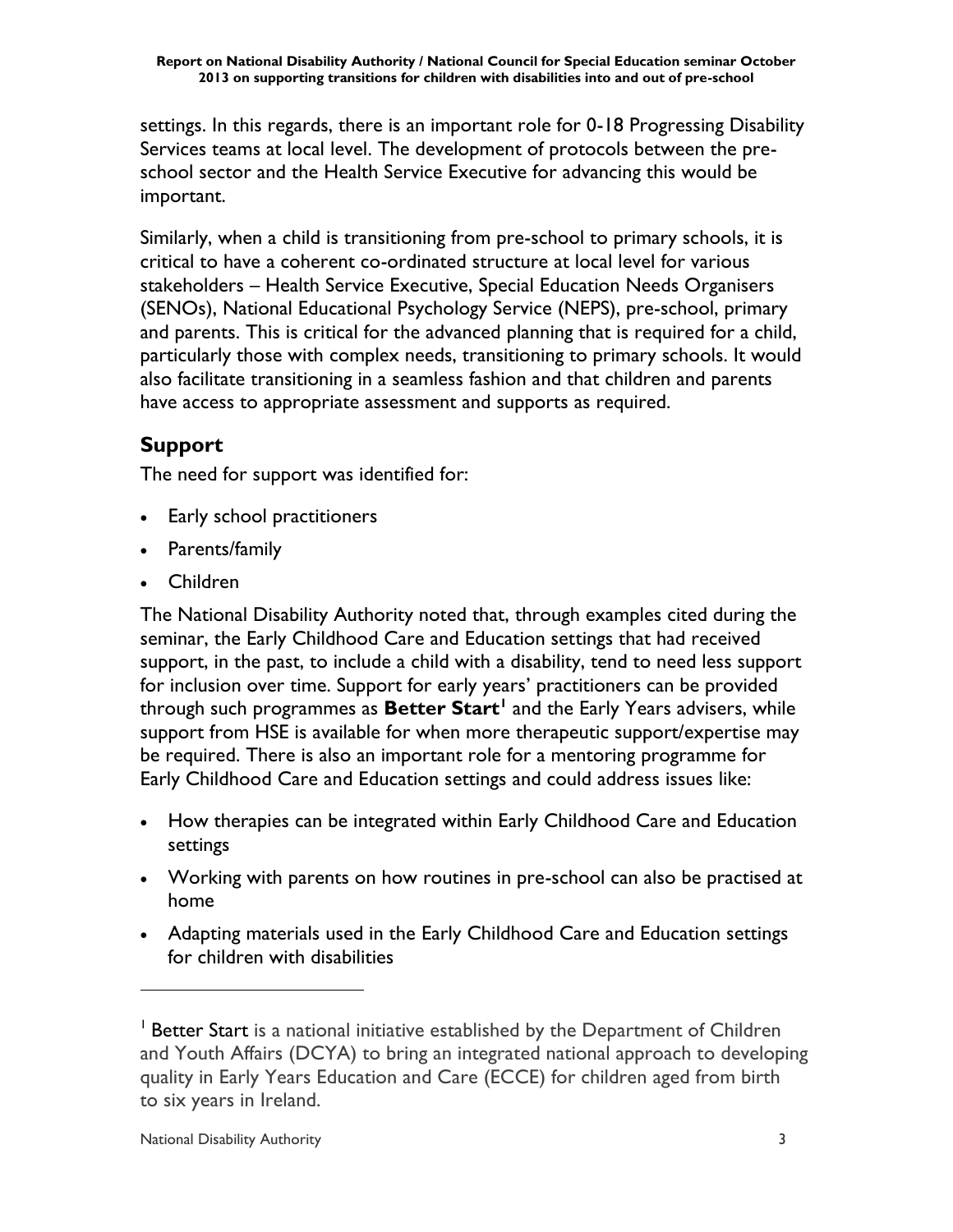There is also an important role for a support worker in focussing on the needs of the family and the child.

Support for children and family should:

- Be planned for and timely
- Start in the home prior to a child entering Early Childhood Care and **Education**
- Empower parents in knowing what is needed, where to go, who to contact etc
- Enable families choose and approach a school
- Be an integral part of the Early Childhood Care and Education settings

### **Communication/information**

A number of examples of good practice in Early Childhood Care and Education settings were presented on the day. However, the sharing of that good practice is not done in a structured way nationally throughout the Early Years sector.

Similarly, there is a lack of a coordinated structure for the provision of information to parents and families. Some parents got information through being involved with support groups or through knowing other parents. However, not all parents are connected in this way or have such networks.

The information needed by families ranged from knowing what they need for primary schools, the timeframes when enrolment commenced to do they require assessments or can they visit a school prior to enrolment to where do they get support and help and who basically does what when it comes to supporting a child with a disability.

What is required is a one stop shop approach to ensuring that both families and early years practitioners have up to date, accurate and accessible information regarding:

- Early Childhood Care and Education supports and services
- Transition supports and services available when a child is moving from preschool to primary

# **Clear pathway in transitioning**

There is a need for a national template on transitioning to be developed for children with disabilities and special needs transitioning into and out of Early Childhood Care and Education settings. This template should be informed by the good practice which is available in some of the County Childcare Committee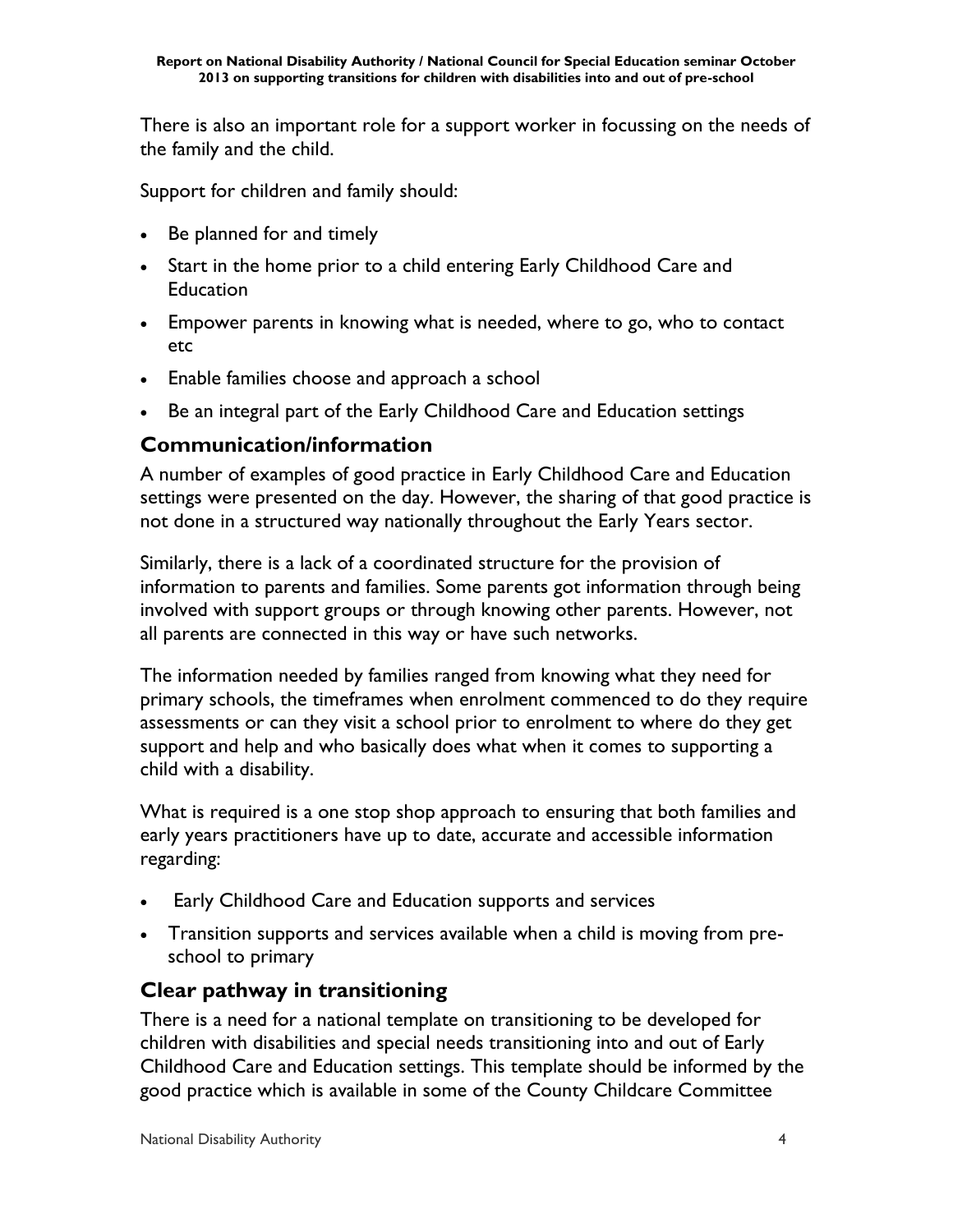areas. Such a template should bring clarity to, such things, as the role and responsibilities of different agencies and services; the formalisation of the "handover" from pre-school to primary; the use of a "passport" type system for children with special needs and the critical timeframes for actions to be completed so that the required supports and services are in place when a child begins primary schooling.

# **Workshop 1 - Facilitating inclusion for children with additional needs within Early Childhood Care and Education services- a model of practice**

# **A model of practice in County Roscommon**

The workshop was commenced with a presentation by Irene Cafferky, manager of the Roscommon County Childcare Committee. Mary McLoughlin (Department of Children and Youth Affairs) chaired the session.

Irene presented on a model for supporting children with disabilities in mainstream early education and care (Early Childhood Care and Education) settings which has been developed in Roscommon by a partnership, consisting of:

- Brothers of Charity Services, Roscommon
- Roscommon Early Intervention Services (Health Service Executive)
- Roscommon County Childcare Committee

The partnership emerged from a pilot programme funded by the Department of Justice, Equality and Law Reform's Enhancing Disability Services Programme. Evidence of the need for support for children with disabilities in Roscommon to participate in mainstream Early Childhood Care and Education settings was established by a 2005 Trinity College research study commissioned by the Roscommon County Childcare Committee.

The pilot programme resulted in the development of a protocol for inclusion. The purpose of the protocol is to provide a mechanism to plan for the inclusion of a child with additional needs in Early Childhood Care and Education settings. The protocol sets out the roles of each of the partner agencies, which include:

- Early Childhood Care and Education settings
- The support worker Special Needs Assistant type role allocated to the setting for a number of hours a week
- The mentor professional from disability support agency who advises on strategies for including the child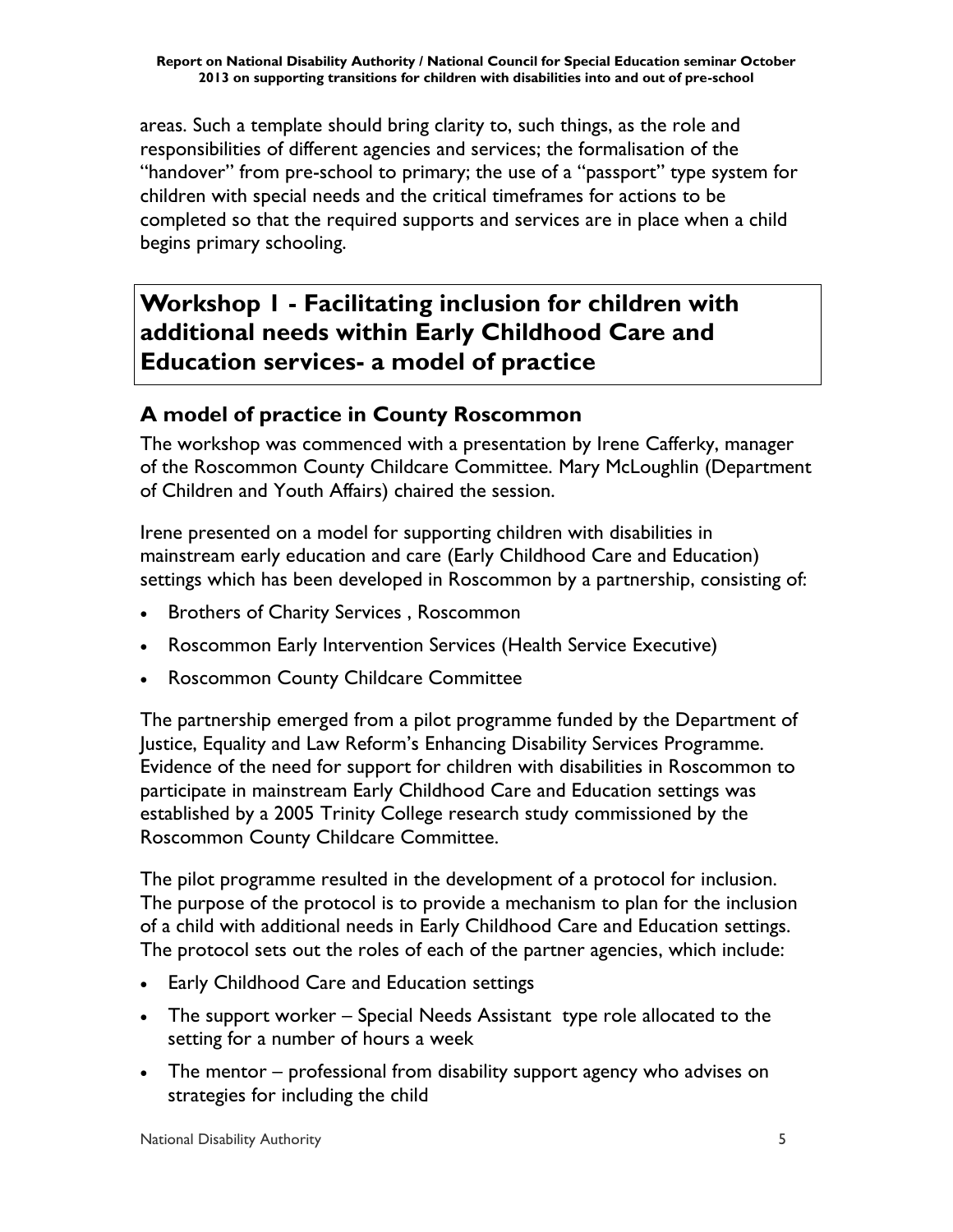- The disability support agency Brothers of Charity Services, Roscommon
- Parents /guardians
- Roscommon county childcare committee and the Roscommon Early Teams Intervention Services, Health Service Executive

In addition, the protocol contains a template for planning the how a child will be supported in a number of key areas, such as:

- Physical adaptations
- Communication
- Intimate /personal care
- Play/social interaction
- Parent concerns
- Other

The agency responsible for the implementation of each action is named in the protocol.

The protocol provides a mechanism for sharing information about a child and the family's needs among support agencies, in a way, that respects their privacy and conforms with the requirements for data protection.

The development and operation of the protocol has resulted in increased trust and respect between agencies and professionals involved.

Training has been provided, and continues to be provided, to the Early Childhood Care and Education setting staff on key topics related to the inclusion of children with disabilities. All Early Childhood Care and Education settings are encouraged to participate in the training and not just those who may have a child with a disability in their services at that time. Training topics covered have included:

- Introduction to behaviour support
- Speech and language development
- Disability awareness
- Basic manual handling
- Introduction to communication
- Lámh sign language
- Child development
- Autism awareness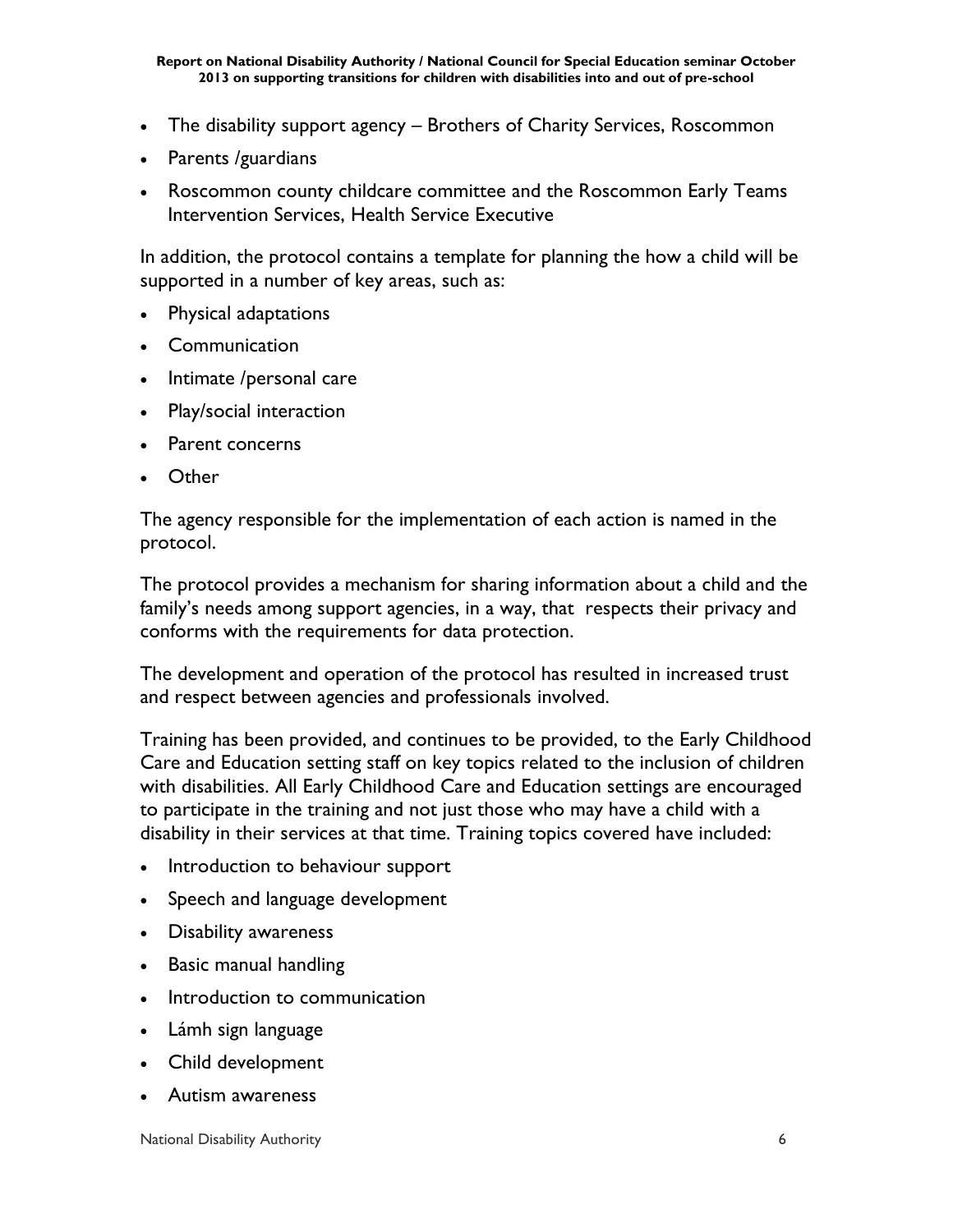Transition support, including the importance of communication with parents/guardians

# **Points raised in the subsequent discussion**

Irene's presentation stimulated a lot of interest and discussion. A number of points were discussed or elaborated on, including.

- Children who receive pre-school support are in one of the disability services. However, Early Childhood Care and Education settings can refer children, who are not in a service, to the appropriate service provider for an assessment. **Assessments and support**, where warranted, can be arranged within a matter of weeks. All children, therefore, receiving support from this model will have had a prior multi-disciplinary assessment
- The **County Childcare Committee** facilitate the protocol meeting as they are not involved in direct support to the child, and are, thereby, impartial in relation to discussion on support to be provided. The County Childcare Committee has a role in supporting parents prior to and during the protocol meeting where this is necessary
- By the end of the protocol meeting a **support plan** will have been developed and decision around the allocation of support and mentoring will have been taken and are written into the protocol document
- The **support worker** is typically only allocated for a small number of hours a week and that allocation will in all cases be reviewed every three months. It is made clear to parents that that allocation can be reduced or increased depending on the child's needs
- The **role of the mentor** was discussed. In Roscommon, the mentor advises on the following topics:
	- How best the Early Childhood Care and Education setting can utilise the support worker hours
	- How therapies can be integrated in Early Childhood Care and Education routines
	- How materials can be adapted for use in the Early Childhood Care and Education setting
	- Working with parents to ensure routines are practiced at home as well as in the Early Childhood Care and Education settings
- It was noted that parents / guardians can (re)call a **protocol meeting** when an issue arises for them
- A significant issue that has arisen for Early Childhood Care and Education providers is **communicating to parents** of children who may have a delay but are not currently linked to any disability service. Training has been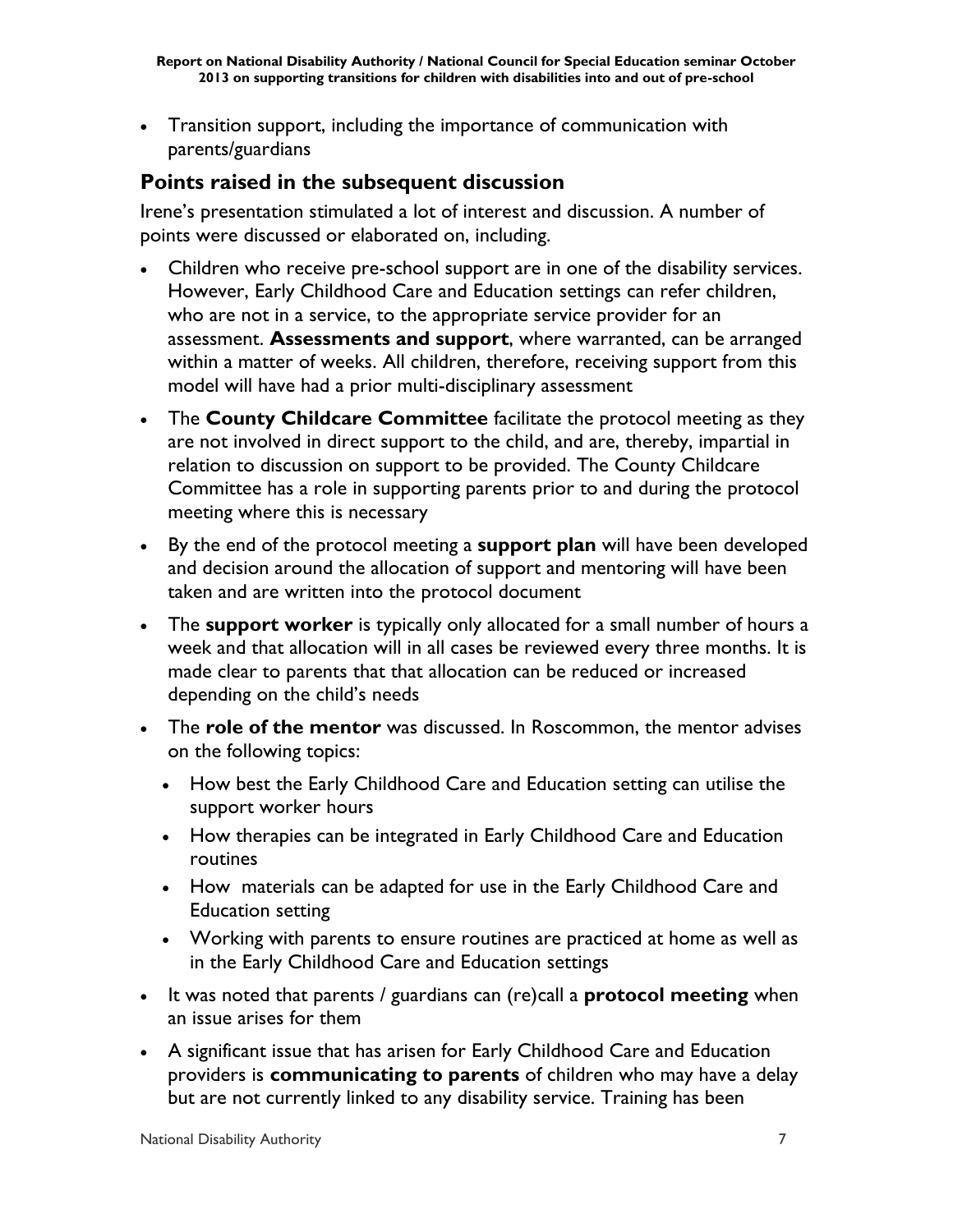provided to Early Childhood Care and Education staff around broaching the subject of delay with parents who may not be anticipating such a discussion

- Local **early intervention / disability service staff** have been utilised for the delivery of training in practical strategies for including children with disabilities
- A question was raised about how the Roscommon model fitted with **Progressing Disability Services for Children and Young People**. After a discussion it was suggested that there was no obvious reason why they wouldn't operate well together
- It was noted that there are **other good examples** of work related to preschool inclusion going on around the country:
	- **Mayo**, from where the Roscommon model was adopted, are developing a **pre-school support assessment tool**
	- **Waterford** has developed a successful **Empowering Parents Programme** to support parents of preschool children to advocate for their child. The programme has also led to the development of a parents' network.
	- **Donegal** has run a Early Childhood Care and Education -to-school **transition programme** aimed at all children but which would have particular benefits for children with disabilities or emerging special educational needs
	- **In Waterford Speech and Language Therapists** had worked with Early Childhood Care and Education settings where there had been Early Childhood Care and Education high rates of referral for speech and language therapy to up-skill Early Childhood Care and Education staff in basic speech and language therapy skills
	- There has been collaborative work done in **North Tipperary**, whereby, the Early Intervention team have **up-skilled Early Childhood Care and Education staff to identify development delay and to intervene** in more straightforward cases
- Reflecting on the above it was noted that while there may be significant challenges, it is still very positive to **showcase** some of the good practice that exists in Ireland by way of a conference or booklet, etc
- The **role of transition coordinators** in Roscommon was highlighted. These are staff from the Brothers of Charity Services, who work with families over a two year cycle covering the Early Childhood Care and Education year and the first year of statutory schooling. The transition coordinators:
	- Support families in choosing and approaching a school
	- Assist the school in developing an Individual Education Plan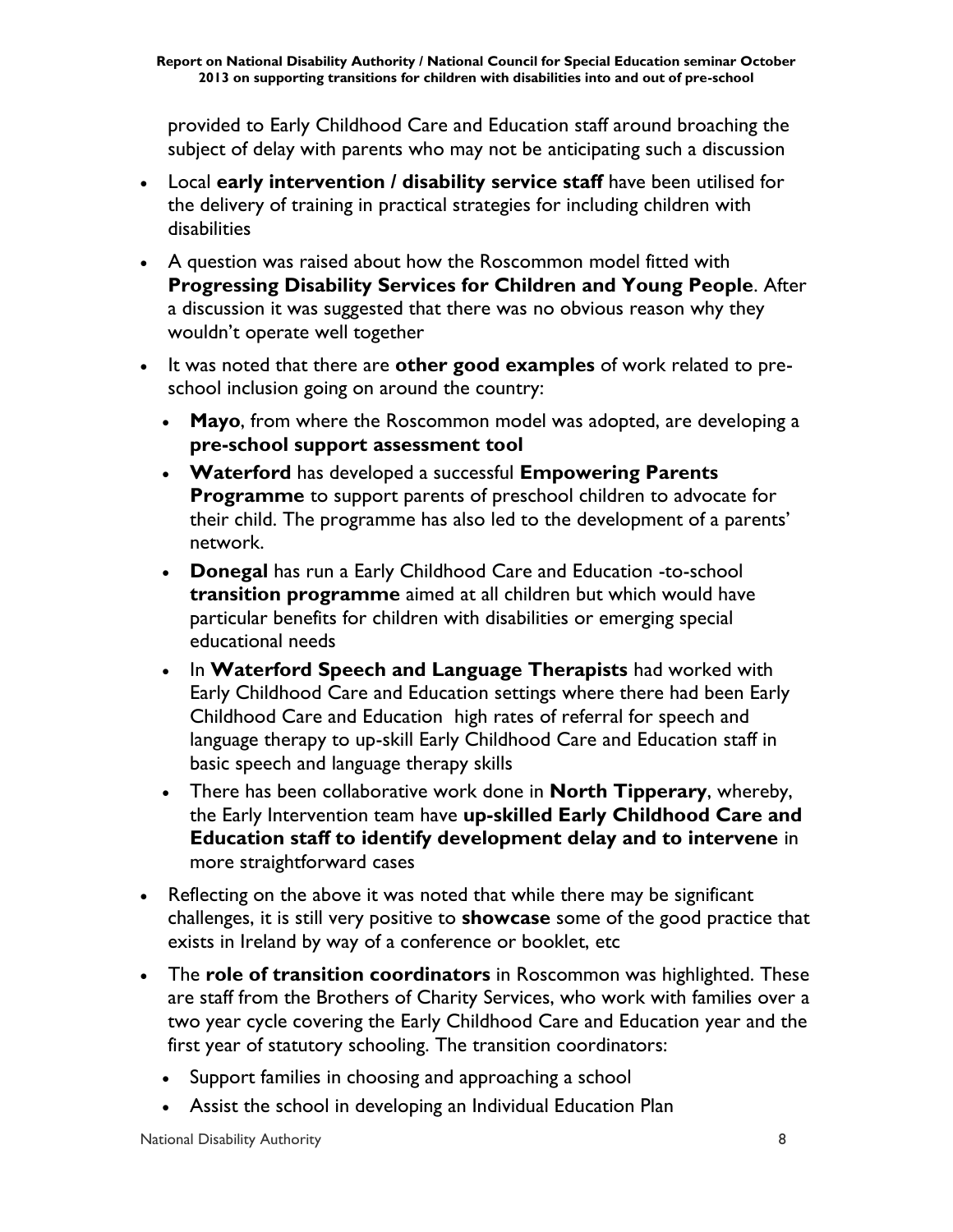- Visit the school and liaise with the teacher in the child's first year of school
- It was noted, that in the Roscommon experience, the **Early Childhood Care and Education settings** that had received **support** in the past to include a child with a disability, tend to need less support for inclusion over time

### **Who needs to be involved in the transitions in and out of preschool?**

After discussion it was suggested that those who needed to be involved in transitions were:

#### **Transition into pre-school**

- Parents
- Early Childhood Care and Education staff
- Children, as far as possible

It was noted that parents of children, with and without disabilities, often only choose an Early Childhood Care and Education setting in July or August, which militates against having arrangements in place for the child in the first week of September.

#### **Preschool-to-school transition**

- Parents
- class teachers
- Special Education Needs Coordinators
- Early intervention team / disability service
- School age disability services
- Early Childhood Care and Education key staff member

#### **What should be their role?**

It was suggested that **parents** should be central to this process and that some parents may need some support to fully participate in the transition planning process.

It was also noted, as was highlighted in the Donegal transitions programme, that many parents are reluctant to pass on information to schools, if their child has a disability / special educational need, as they feel their child may not get a place in that school or that their child will have a label in school that they, as parents, are not comfortable with.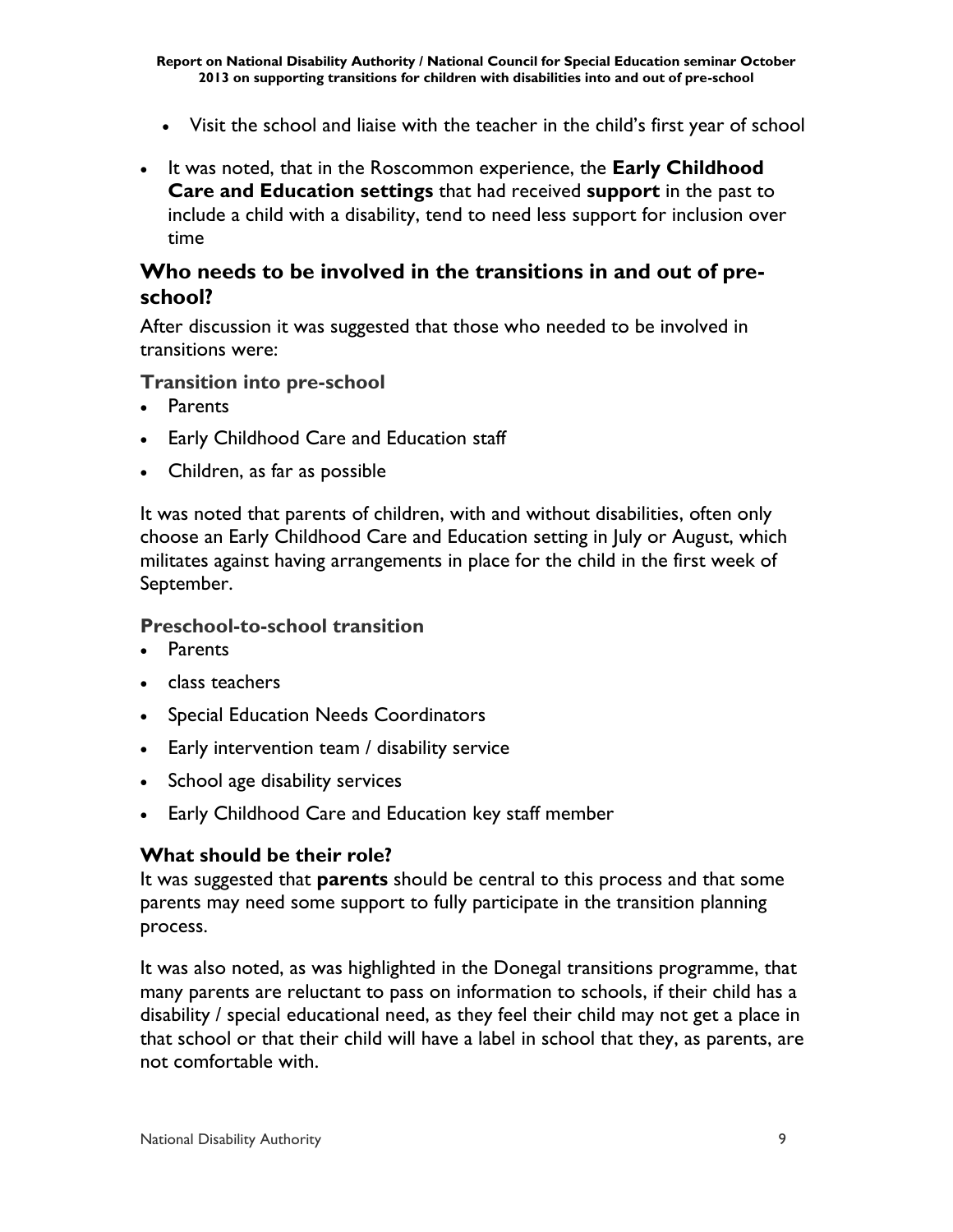The reluctance of some teachers to accept a **report on children's learning style and strengths** was noted. However, it was noted that such information would be invaluable to resource teachers.

There was agreement that work, building on existing practice in some areas, on improving how information on children's learning style and strengths is captured, in the Early Childhood Care and Education setting, in a standardised way and communicated to class teachers, resource teachers and Special Education Needs Organisers, would benefit all children. All children should have a transition statement / report prepared by their Early Childhood Care and Education setting based on their observations over an extended period of time. However, it would be beneficial to children with disabilities and / special educational needs in particular. In the cases of children with disabilities / special educational needs the transition statement should be in the same format but be differentiated as appropriate and contain relevant supplementary information where that is available.

The fact that the Special Education Needs Organisers, in some cases, will have no **link to Early Childhood Care and Education settings** was identified as a shortcoming in the current transition process. This is an example of structural issue which can hinder successful transitions. Another example is that the National Educational Psychology Service, unlike its Northern Ireland counterpart, does not have a role in supporting pre-school children.

Although Special Education Needs Organisers and National Educational Psychology Service's psychologist are not required to work with pre-school children, all the evidence suggests that **earlier intervention** is better for children and more cost effective.

Also, early Intervention teams should have responsibility for children until they are six, thereby ensuring **continuity across the pre-school to school transition**. However, while this is envisaged by the Progressing Disability Services for Children and Young People programme it is not the practice in all areas.

The fact that many primary school teachers and many Early Childhood Care and Education Services have had quite **limited training in special education needs**, was seen as something which can hinder transitions of children with such needs.

It was noted that some **primary schools**, usually where a principal has taken an interest, have established links with local Early Childhood Care and Education settings. This significantly helps the transition process. However, many other schools don't have such linkages.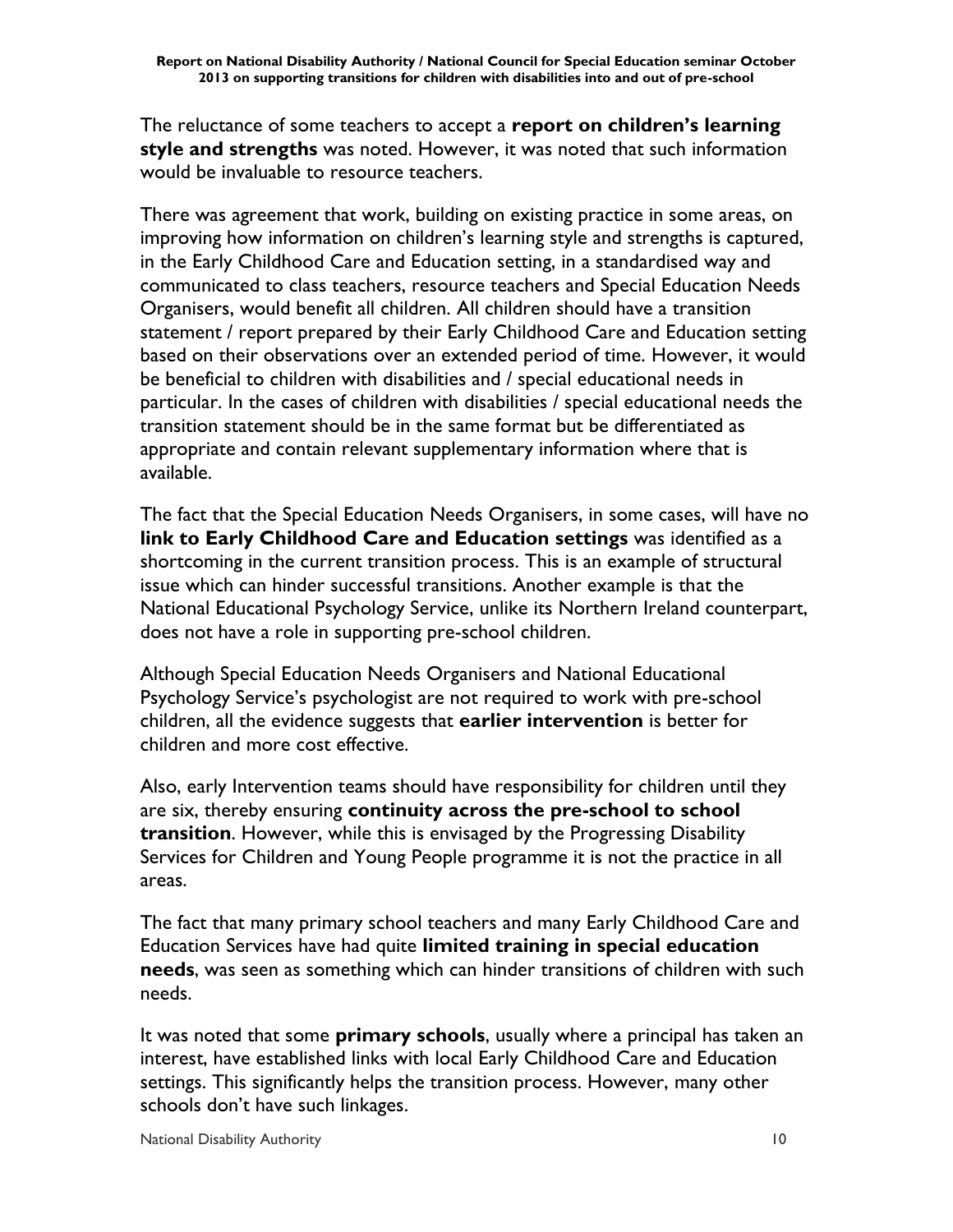The **Síolta Quality Assurance Programme<sup>2</sup>** review indentified a practice, whereby, children entering schools brought items important to them as a way of stimulating discussion about their life and their interests. There is a need to develop such strategies aimed at ensuring that **children themselves are central to the transitions process.**

It was noted that the Early Childhood Care and Education staff have shown great **flexibility** to date in terms of training and up-skilling and in terms of including children with disabilities, sometimes, with complex disabilities, in the absence of the types of support structures available to schools. This flexibility is an important asset in terms of pre-school inclusion and in terms of successful transitions for young children into schools.

# **What training is required?**

- Training for Early Childhood Care and Education Services around equality / diversity and disability
- Training for Early Childhood Care and Education Services around communicating with parents and health professional
- Training for Early Childhood Care and Education Services around identifying emerging development delay

**Initial training and up-skilling /continuous professional development** for Early Childhood Care and Education Services should have a **greater focus on special educational need.**

It was suggested that some **training around transitions** should be jointly delivered to Early Childhood Care and Education, health and education staff. All professionals / professions tend to issues from within their own professional training & experience. Shared training may facilitate the various professionals better understand the view point of other professionals.

More **training around transitioning children with autism** into and out of pre-schools is required.

 $\overline{a}$ 

<sup>2</sup> **Síolta Quality Assurance Programme** was developed to allow Early Childhood Care and Education (ECCE) settings to engage formally with the **Síolta Quality Framework**.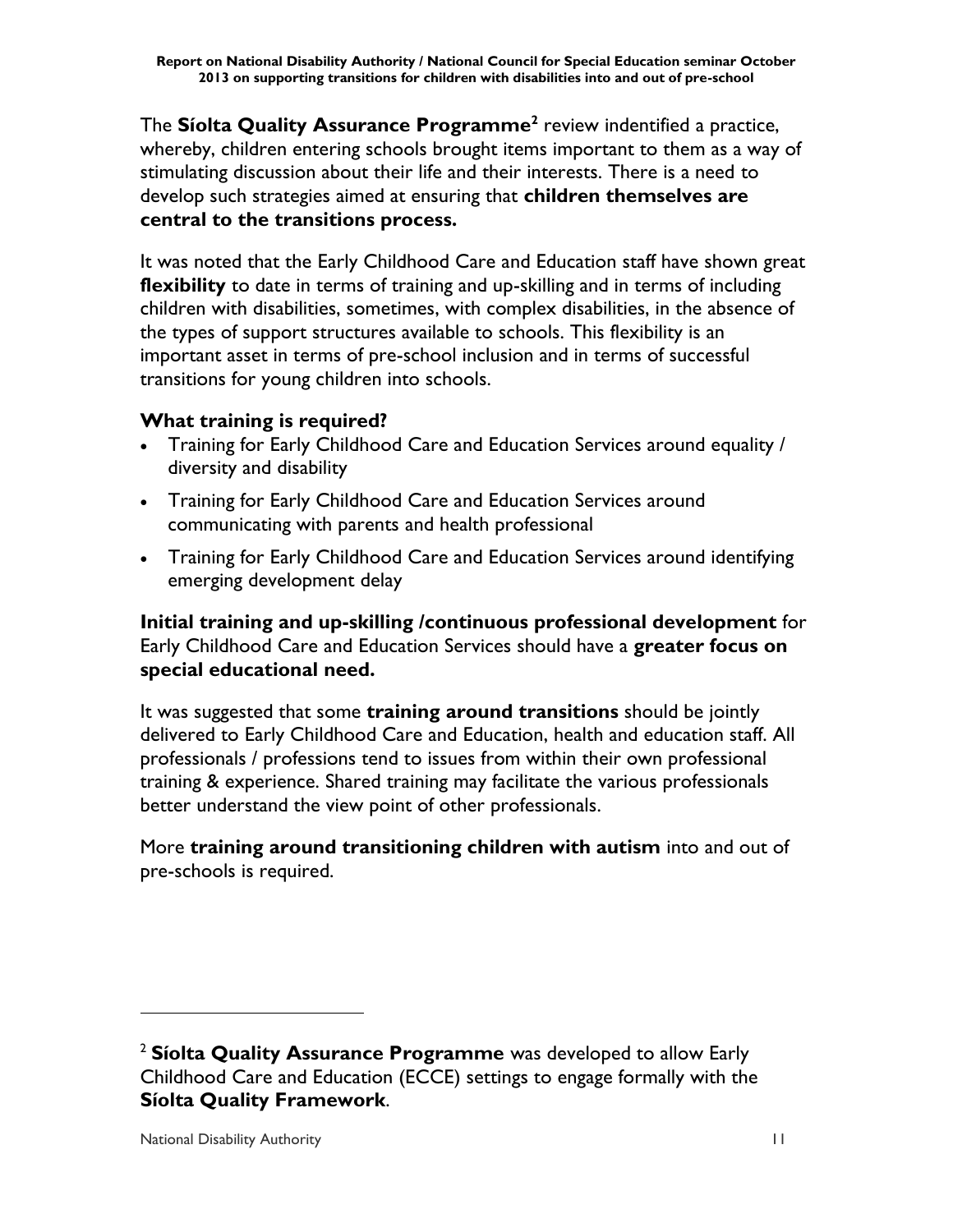# **Workshop 2: Transitioning in practice: a pupil with special educational need – from pre-school to primary, a case study**

This workshop commenced with presentations made by Margaret Kennedy (Special Education Needs Organisers), Ciara de Loughrey (National Educational Psychology Service) and Aisling Curley (Department of Education and Skills) chaired the session.

# **Case study presentation**

The case in question concerned a young girl in County Kilkenny who had delayed developmental stages. She began speaking when she was two years of age. At the age of three, she was diagnosed with cerebral palsy. She attended a therapeutic pre-school from the age of three and a half. More difficulties emerged during this time and at four years of age she was diagnosed with mild autism. While at this time, her psychological assessment showed cognitive scores within the low average range, her adaptive behaviour scores were a cause of concern.

# **Transition process**

Transition process to primary school ran from approximately January to June of pre-school Year and involved:

- Consultation between the Special Education Needs Organiser and both the parent and the primary school. The initial meeting with the parent took place during an informal parents morning organised by Enable Ireland
- Exploratory visits to the primary schools in area
- Enrolment in the primary school
- The primary school made an application to the National Council for Special Education for resource teaching hours and access to a special needs assistant
- The Special Education Needs Organiser visited the pre-school to identify the child's care needs
- In similar cases, the principals of special schools / special classes would also attend such a visit where the child is transferring to a special setting
- Special Education Needs Organiser recommended to the primary school that they should consult with National Educational Psychology Service and the Special Education Support Service
- The Special Education Needs Organiser also suggested that the primary school teacher should visit the pre-school but this wasn't possible in this particular instance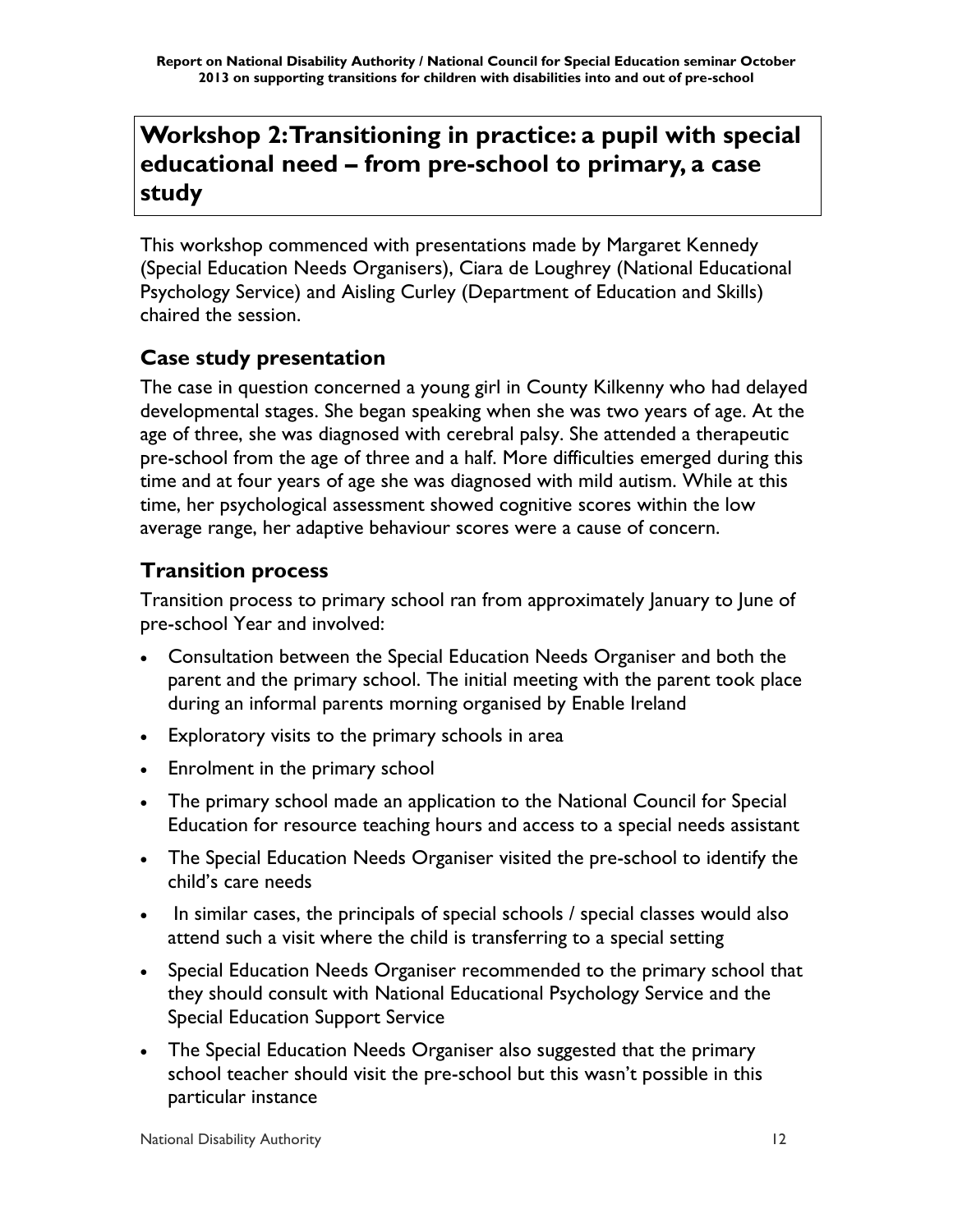- The early intervention team held a discharge meeting in June. Attendees included the Health Service Executive, the early intervention team and Enable Ireland. The Special Education Needs Organiser regarded this meeting as very important
- Further informal consultation took place between the National Council for Special Education and the National Educational Psychology Service at a local level
- The primary school ran a summer camp for all incoming pupils, which proved to be of great benefit to this child

### **School Preparation**

- The primary school had an informal consultation with the National Educational Psychology Service (as an unnamed student) before the child entered the school. The National Educational Psychology Service assisted with:
	- Advice on a transition plan
	- Familiarisation with the child's special education needs (in liaison with the pre-school)
	- Development of an initial support plan, in conjunction with the school's learning support/resource teacher
	- The school accessing a greater understanding of Autism Spectrum Disorder and cerebral palsy
	- The school meeting with the parents
	- The child's behaviour received particular consideration, as the challenging behaviour had emerged as the child's greatest need.

#### **Current Position**

- The child is enrolled in Junior Infants in a mainstream school
- Supports are in place
- Unfortunately, the school's assigned National Educational Psychology Service's psychologist is on leave. Accordingly, the school has been assigned a scheme for the commissioning of psychological assessments
- The school continues to adapt to the child's needs, as much as possible, and is facilitating her inclusion and integration into the school community
- The Special Education Needs Organiser may apply for further supports within the school
- The school staff have expressed interest in pursuing further special education related training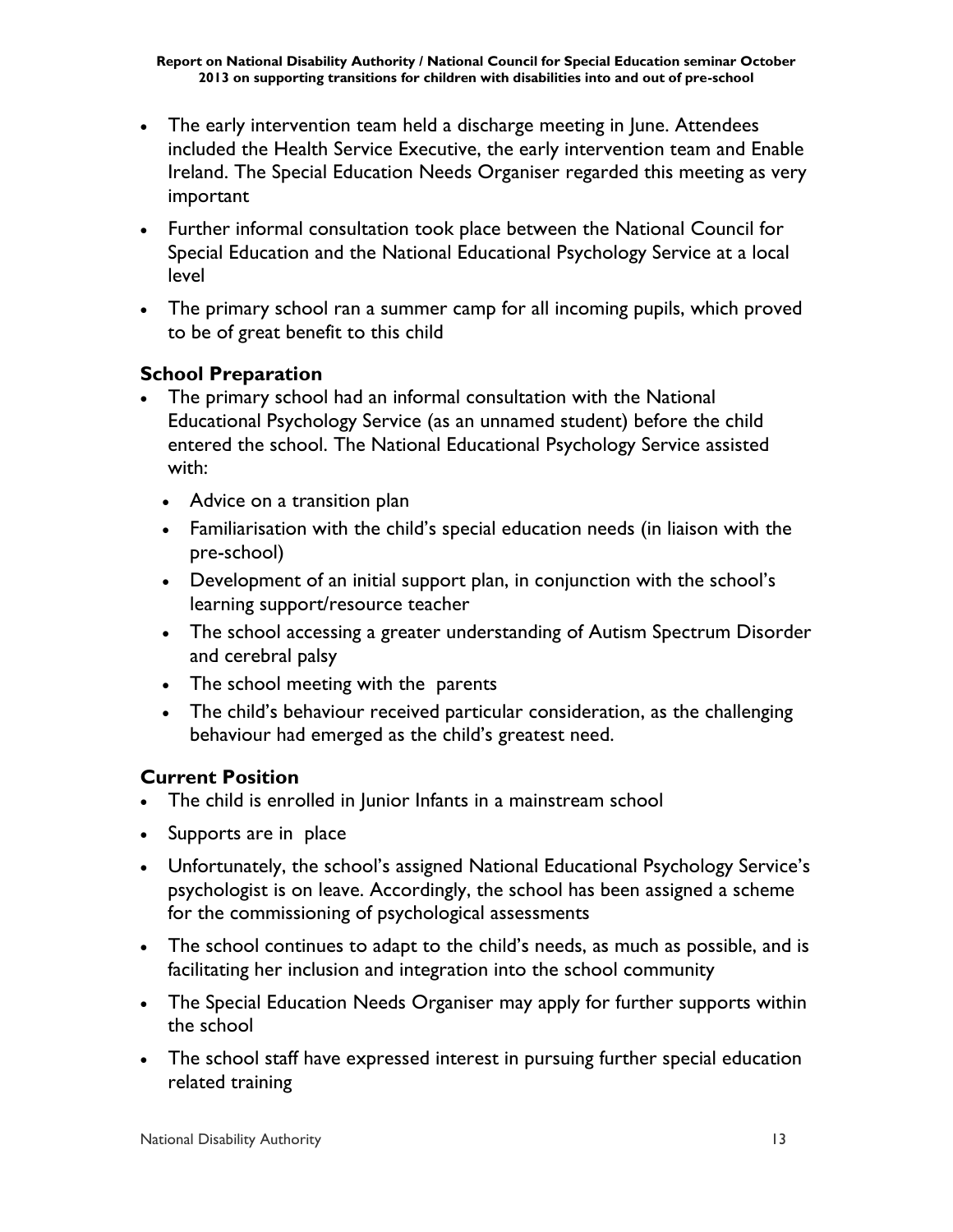• The child also receives support from Enable Ireland

# **What worked well in this case**

- Enable Ireland facilitating the initial introductory meeting
- Having early informal contacts between the National Educational Psychology Service and the Special Education Needs Organiser
- Having early contact between the Special Education Needs Organiser and the parents
- Enable Ireland visiting the primary school in advance
- Having the appropriate supports in place for September (at the start of the school year)
- The availability of the National Educational Psychology Service to support the school
- The early intervention team holding the discharge meeting in May
- The child attending the summer camp in school

# **Critical points to consider**

- Involvement of the primary school prior to the transfer from pre-school
- Formalisation of "handover" from pre-school to primary similar to handover from primary to second level
- Development of a student file similar to the education passport being proposed by National Council for Curriculum Assessment
- Critical Time plan early with involvement of all stakeholders
- Schools prioritising incoming special education needs pupils for the National Educational Psychology Service
- The National Educational Psychology Service attendance at the early intervention team discharge meeting

# **Points raised during the subsequent discussion**

#### **Variation in pre-school practice**

The lack of uniformity around pre-schools and their practice was raised as a significant issue.

#### **Key person to facilitate transition**

The quality and extent of the paperwork supporting the child's transition from pre-school to primary is inconsistent. There can be a large volume of paperwork available but no pulling together of documentation or individualised education plans. A key person should have responsibility to collate this information. There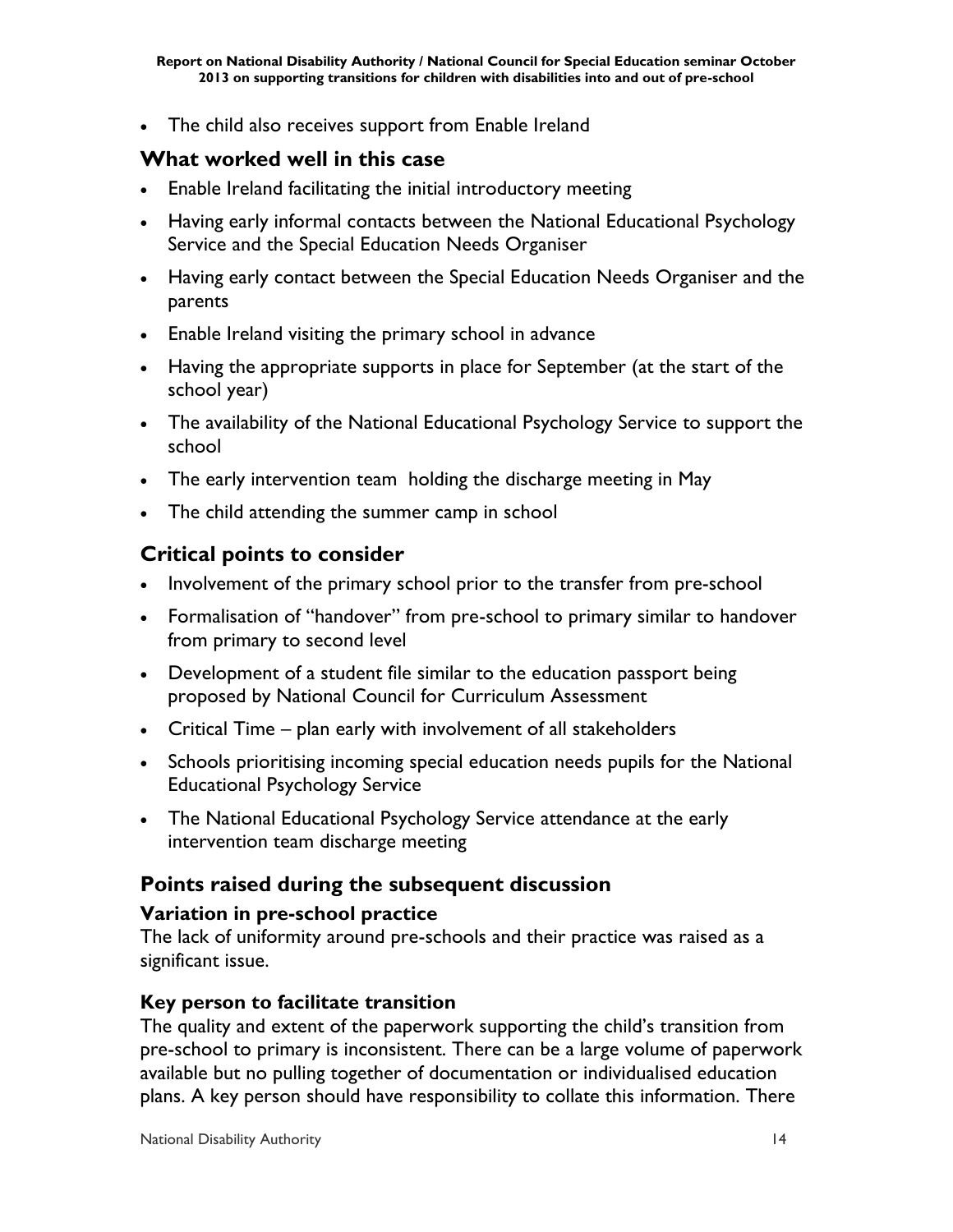should be a standardised approach, perhaps in the context of 0-18 framework which has a very good model for transitions.

At the moment, it is the parent/guardian (or key-worker) that provides the information about the child. It was pointed out that Special Education Needs Organisers are available to work on the transition of a child from pre-school to primary.

#### **Enrolment in primary school**

Transition to primary school requires advance planning so the non-selection of a primary school in a timely manner was highlighted as an area of concern. In addition, children can be enrolled in more than one school and parents then wait to see which school accepts the child. This can also result in delays. Different cut off times for enrolment in different schools is also problematic. Transition planning takes time.

Schools do not always fully understand the complexity of needs prior to children commencing in the school. The benefit of the summer camp pre-commencement in school was highlighted.

Proposed new enrolment legislation and a uniform enrolment date should have a positive impact on this difficulty.

#### **Parents need more information**

Choosing the right primary school is a huge decision for parents. It is important to get the family to engage in this process in a timely manner. Parents also need information, about the role of the special needs assistant in a primary school setting - the National Council for Special Education Information booklet for parents and the new guidelines for parents on choosing a school should be of assistance in helping parents in these matters.

As there are different structures around the country, parents also need information about now to trigger the appropriate assessment/supports.

# **Roles of stakeholders**

There needs to be a proper understanding of the role of all stakeholders (in both the health and education sectors). It should be clarified which of the key stakeholders takes the lead in facilitating the transition period for the child.

The roles of National Educational Psychology Service, the National Council for Special Education, etc. need to be explained to parents. This can best be done through local fora.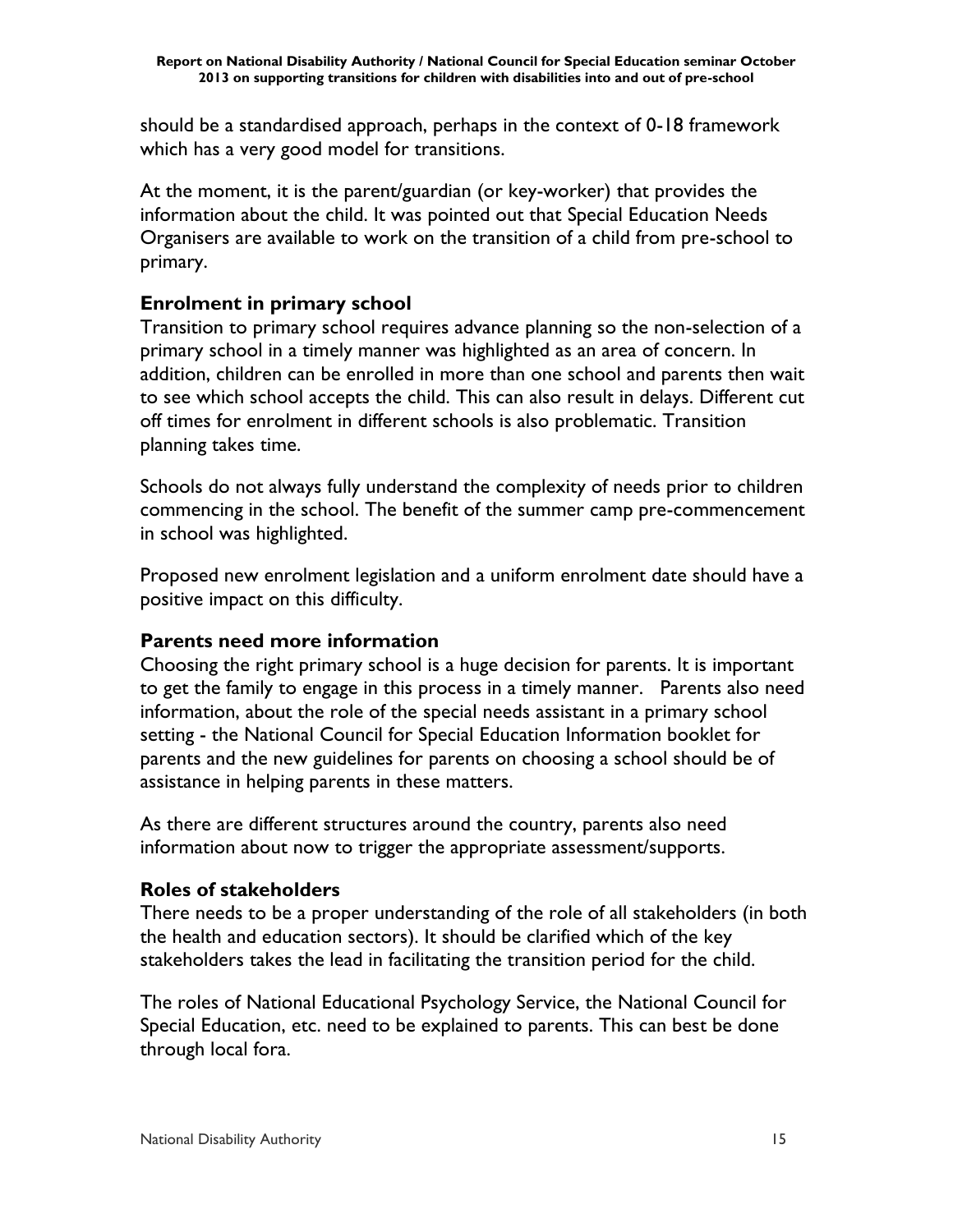There is pressure on the Health Service Executive staff to provide professional reports by certain dates for enrolment in primary schools and this can dilute professional time. The National Council for Special Education's proposal for a new model for allocation of resources is expected to be submitted next year and this may have an impact on the number of assessments required for the purpose of resource allocation.

The "range of assessments taking place" was also raised as an issue. A suggestion was made that a template be devised to standardise and curtail the information required.

Co-location of the National Educational Psychology Service's psychologists and the National Council for Special Education's Special Education Needs Organisers works well, where it is in place.

#### **Progressing Disability Services for Children and Young People**

The early intervention teams/school aged teams are available in certain regions and provide valuable support. Sometimes, this overlaps with a voluntary body/ organisation. The transition assessments from the early intervention team are very useful, but, it is not yet possible to have these in all cases.

The early intervention teams are now prepared to train pre-school staff as to when/where to refer children where difficulties become apparent for children who enter pre-school without a diagnosis.

Dublin was cited as an area where it is particularly difficult to plan, as the referral comes from many different sources. It is difficult to establish where a central point is in Dublin. It is also problematic because, historically, voluntary bodies have worked with different categories of disability. However, it was acknowledged that the **Progressing Disability Services** should resolve these difficulties over time as the early intervention teams will have geographical basis.

The **Progressing Disabilities Services** has the potential to ensure that good practice is consistent around the country. However, the language can be offputting for parents, in particular, the use of the phrase 'disabilities'.

#### **Other issues**

Other issues raised include:

- The issue of appropriate training in special education needs for all staff, including teachers
- Resources at local level
- Make **Progressing Disabilities Services** transition template available on the Health Service Executive's website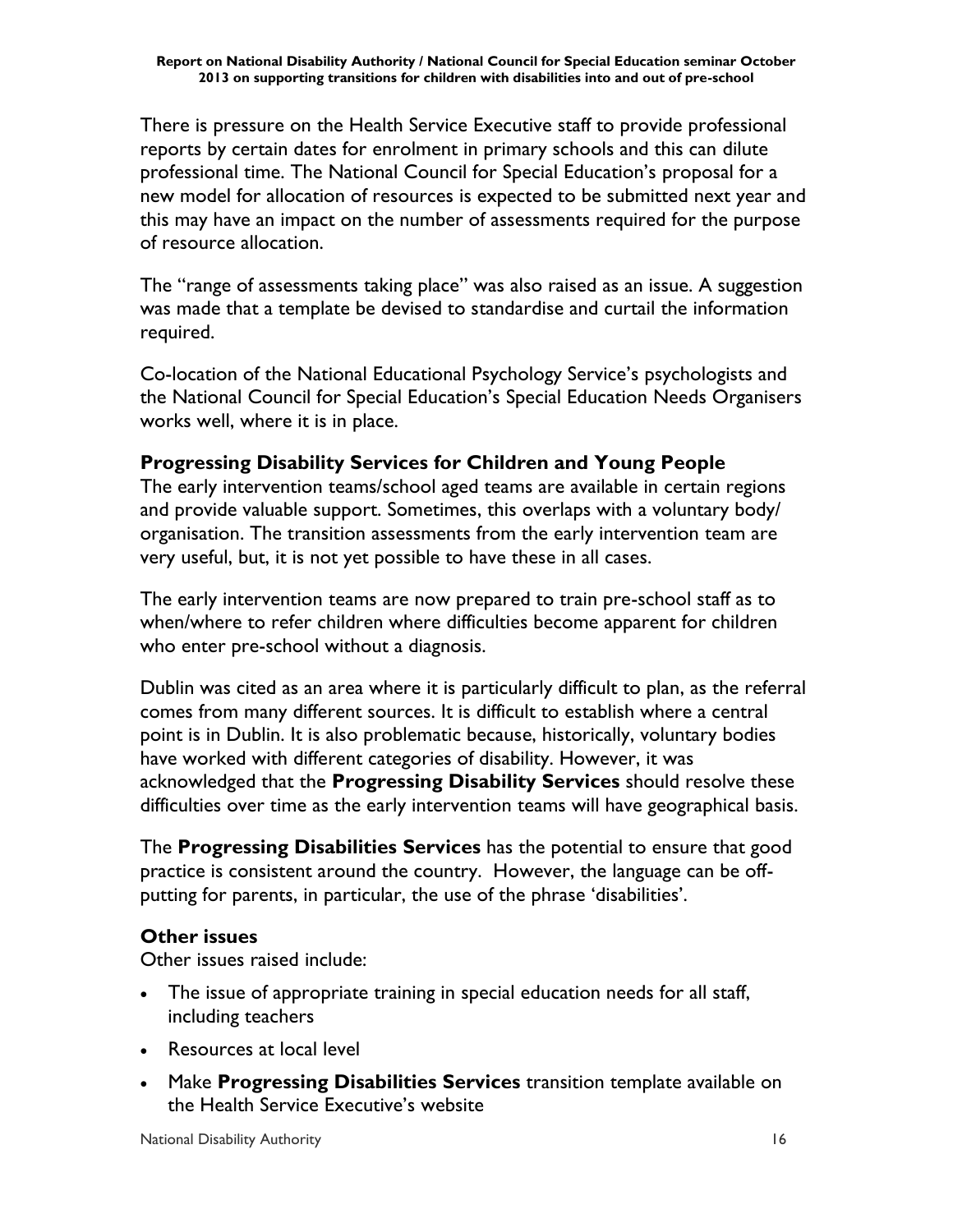# **Workshop 3 - Early Education –Working with children with special needs and their families**

This workshop commenced with a presentation from Caroline Cantan (coordinator), Geraldine Massey (Early Educator) and Erica Calder(Social Worker) – Enable Ireland Children Services Team. The session was chaired by Kieran Smyth (Department of Health).

The presentation informed people about the Enable Ireland Tallaght service in West Dublin for about 160 children and young people aged from birth to 18 years. The average age of referral was between 12-18 months. The key themes presented on included

- The interdisciplinary approach taken
- Focus of service is on assisting each family to maximise their child's independence and participation
- Stages in pathway to school from early development and play skills early education support group- finding a pre-school- assistance and support when child starts- ongoing support- finding a primary school and continuing support
- Case studies were then presented on how this works in practice
- The issue of personal assistants in pre-school and how individual assistance can be provided by the pre-school in certain situations and where there are a few may need a full or part time pre-school assistant
- Barriers to inclusion in mainstream pre-school and school. These ranged from the physical building – attitudes-social inclusion opportunities – family disadvantage to family stresses and the health of the child
- Addressing barriers which ranged from early identification training staffsensitive facilitation for social interaction to effective communication between pre-school/school and disability teams about the child and family needs

# **Points raised during the subsequent discussion**

The key focus of the discussion within the workshop was on what systemic changes, if any, are required to achieve successful transitions at a policy level?

#### **Supports for children**

For children with significant needs, supports need to start **in the home**, before the child reaches pre-school. Some children, for example, those who were born very pre-mature may require significant support around every day activities and also dealing with separation issues in associated with going to pre-school.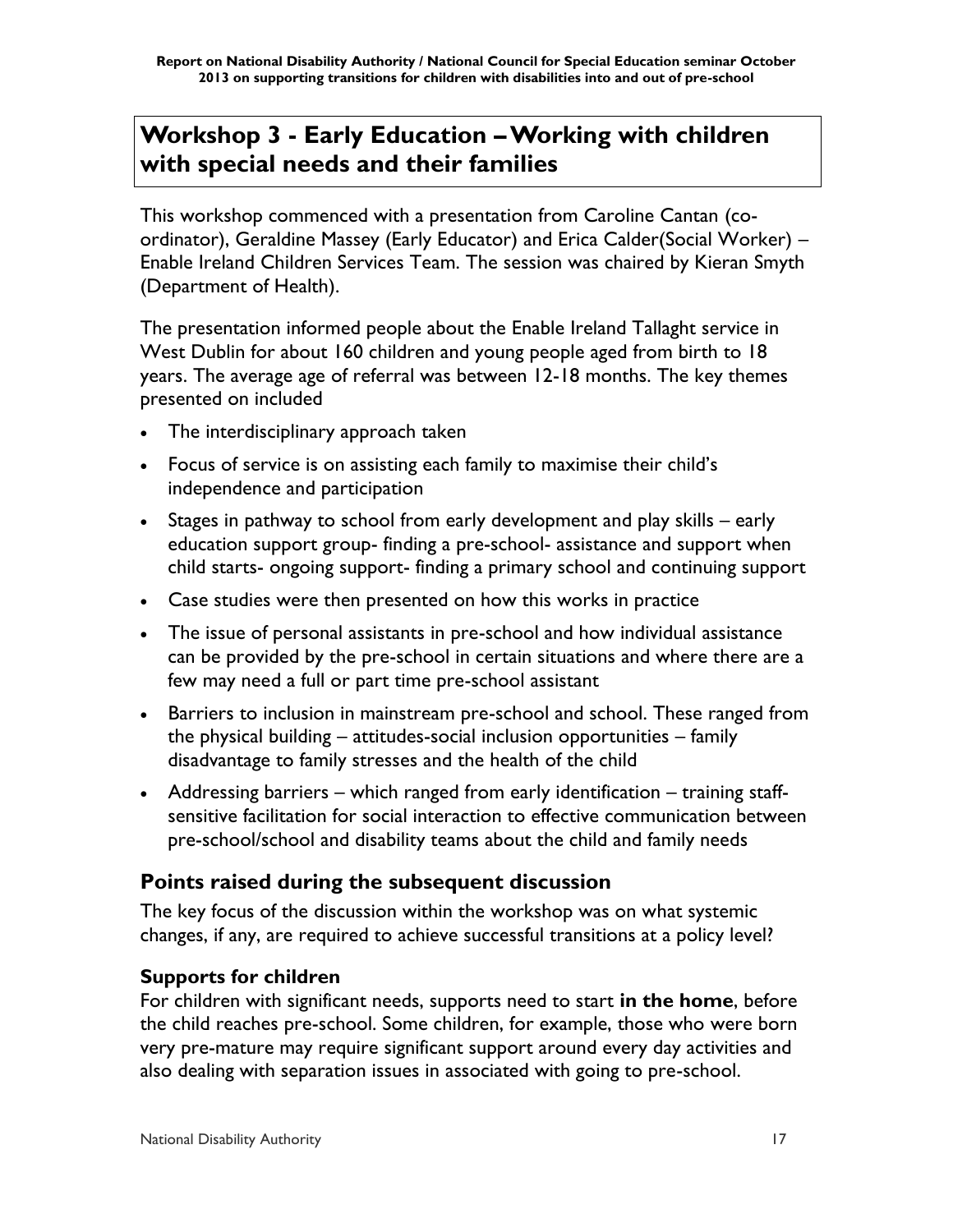The supports need to be **child and family focused**. Part of this support will be about helping parents "to see" that there child could attend a mainstream preschool with his /her peers.

Families will need **support in finding and engaging with a school** around supports for their child and also in preparing their child for school and developing the practical skills required to be independent in school.

Supports need to be aimed at getting the child and family through the process as easily as possible

**How services have developed over the years** impacts on what supports are available locally. An example given was of a provider exclusively supporting children with intellectual disability in a pre-school but doesn't support children with autism.

#### **Having supports in place prior to a child starting in a school**

An example mentioned was of a school where a variety of children with disabilities were attending. The school set aside a **room** where **therapy** could take place, to minimise the hours / days children would miss school due to attending appointments.

Another aspect of support is having a disability awareness programme for other children in the group /class.

Early Intervention Team, Special Education Needs Organisers, Parents and Principals need to **work together** to jointly plan for the child's needs.

**Complex needs cases** – child with medical conditions may need a lot of care and the support that was in place in early education setting, such as, a care assistant and a key worker being involved in advising Special Needs Assistant and/or personal assistant within a primary school setting.

Another case cited about the complexity of child with a disability [autism] one child with the disability may have a number of complex issues while their twin with the same disability may have none and how you find accommodation for both within the same school setting.

One size does not fit all – some children with very complex need a specific resource. Special pre-school should be part of the service mix – policy should be focused on the **needs of the family and the child.**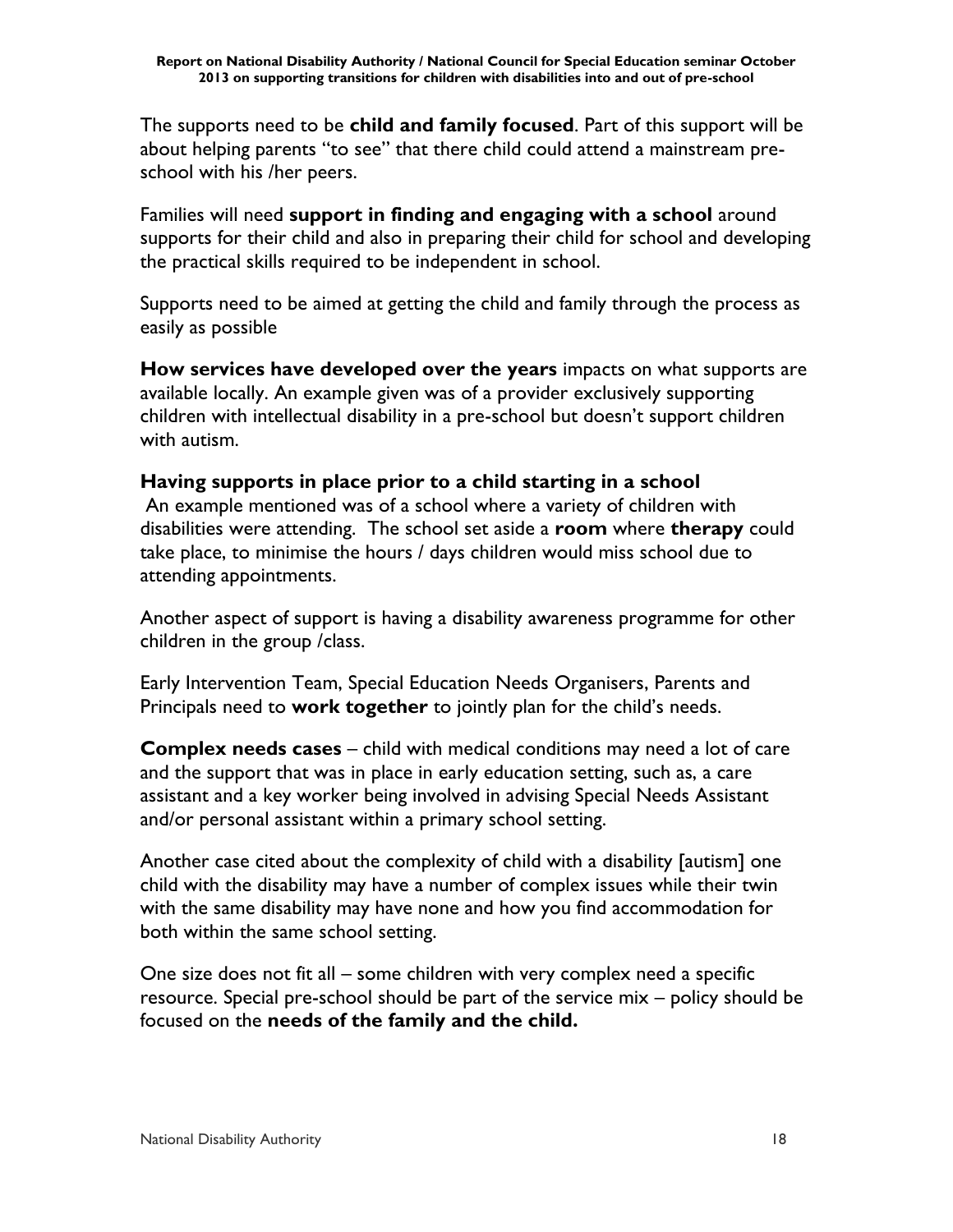### **Pre-school provision**

An example raised was about **not having a suitable pre-school** and as a result have not built up the relationship between the pre-school a child goes to and the local primary school.

The **experience** a child with a disability has, at pre-school, encourages children "to give it a go" when it comes to primary school.

There is an issue with the pre-school **regulations** around, such things as, continence management. If an inspector was to visit the pre- school a parent gave an example of where her child was asked not attend that day.

Stairs in some pre-schools have created issues and, while some have been worked on and resolved, there is no obligation on pre-schools to provide for **access.** This can impact on the choice parents have and where they can send their child who may require access.

When **assessments** are carried out they need to be done in a timely fashion to fit with the March schedule for schools

#### **Resources/funding**

An example of a situation in Donegal was mentioned. The Health Service Executive does not have **resources** to support children in pre-school. This impacts on families for example, parents giving up employment to care for their child.

The pressure on parents to get a **diagnosis** in order to get resources [in the education system] and the need for a different resource model to operate between early childhood care and education and the primary sector.

There was never a **national structure** for pre-schools and, as a result, there are challenges around funding for children with disabilities and/or special educational needs.

#### **Information**

Parents need information on when they need to have assessments and what supporting information they need for primary school, as they have to deal with **timeframes** that are operating for primary schools and around the different assessment systems. Information is available on this process but parents don't know how to access it.

Parents need to know timelines in all sectors and the lead in times that are required, as well as, the enrolment policies for schools.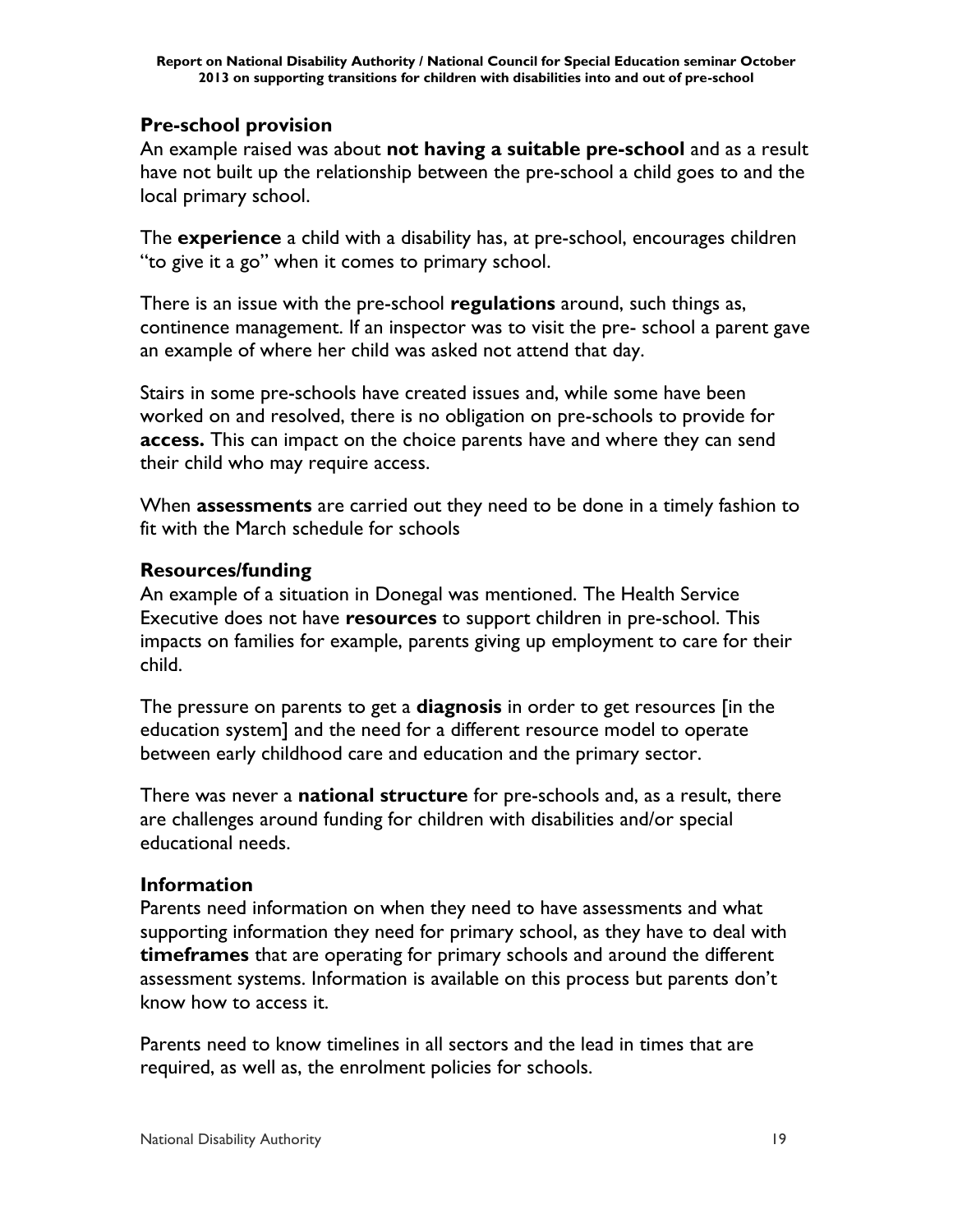Some parents get the information from being involved with other services but some of parents are **not linked in with any service.**

**Social media** – parents **support group** and a number of groups for parents of children with rare diseases play an important role in information provision.

Parents support networks have also run events like theme days, for example, toys for children with special needs.

People have no idea what **Citizens Information Board<sup>3</sup>** is there for. The role of Citizens Information Boards needs to be better publicised.

There is a need for one **website** where parents of children with disabilities can get all the information that they need [pre-school, education and health supports] – in this regard there is a need to look at the Citizens Information Board's role in relation to information provision. In this context the following website was also cited as a useful resource for information www.specialneedsparents.ie.

For some of the **immigrant population** disability is a stigma and hence there is a great reluctance to seek help or ask people for information.

**GP and public health nurses** are critical as they are the first point of contact.

# **Progressing Disability Services (0-18)**

Information was shared about the **local implementation teams** that are being established around the country for the implementation of the Progressing Disability Services for children and young people and the role that parents have to play in these new structures.

While the role of parent representation and working with the Early Intervention Teams was acknowledged, it was also stressed that at a national level there is an **inter-departmental health and education forum** and that is where parent representation is also critical. The local and national structures need to work together.

# **Childcare committees – partnership approaches**

**Clare County Childcare committee** is working with the local Early Intervention team and Special Education Needs Organisers. It is critical to have

 $\overline{a}$ 

<sup>&</sup>lt;sup>3</sup> The Citizens Information Board is the national agency responsible for supporting the provision of information, advice and advocacy on social services, and for the provision of the Money Advice and Budgeting Service.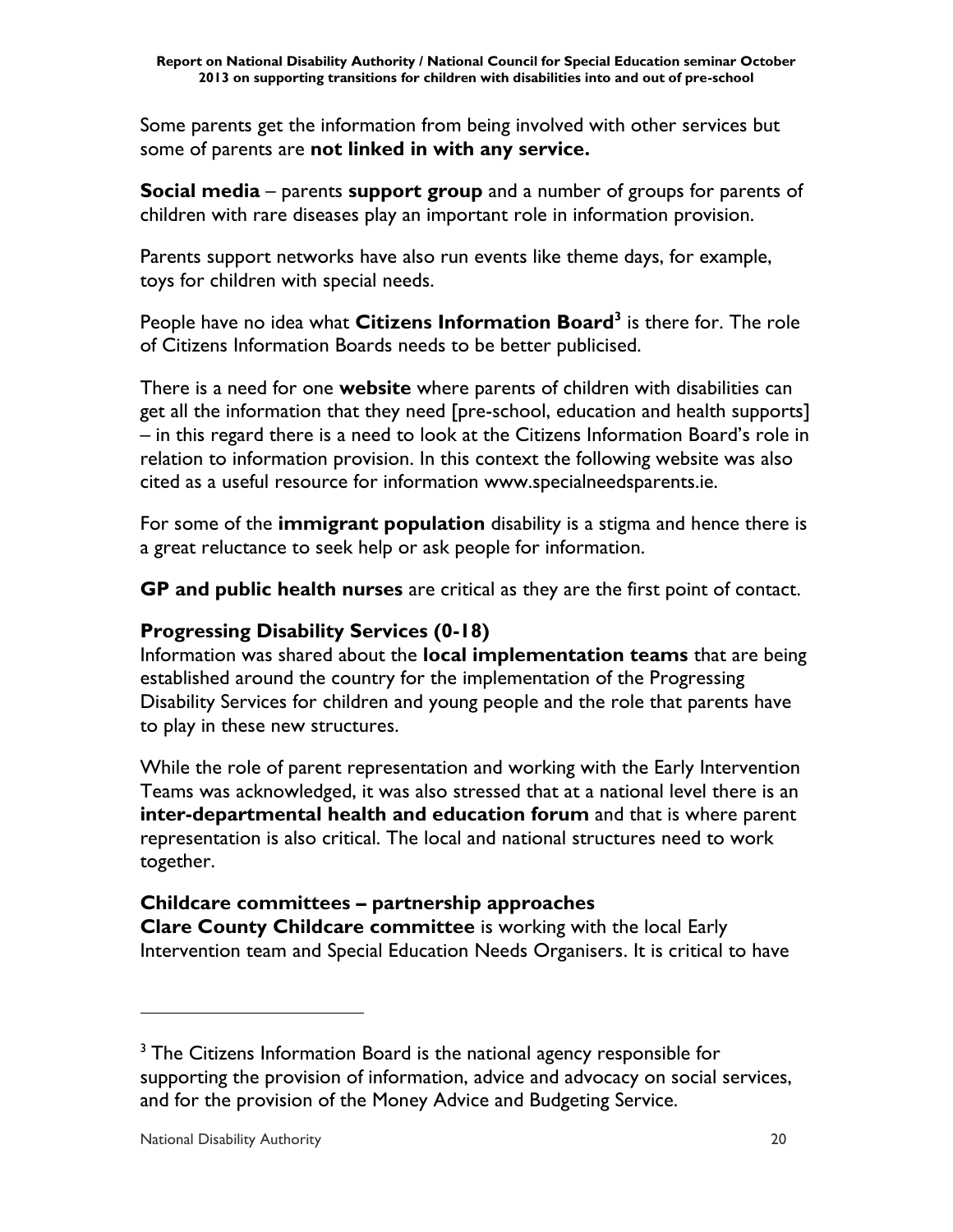meetings early in the education year (November) to ensure that supports are in place in the following September

**Passport model** used by **Sligo** County Childcare committee and the collaboration with the HSE early intervention services is critical to this.

A specific issue raised was in relation to the role of the **Child and Family Agency**. This Agency is supposed to have a role in relation to all children what will there role be in relation to young children with disabilities / special education needs requires clarification and how it will; work in partnership with the other agencies involved.

#### **Policy**

There is a need for a **national policy on inclusion** for the pre-school sector which outlines best practice and clearly communicates how the transitions into and out of pre school should be supported for children with disabilities / special education needs.

The pre-school to primary linkages are critical and there is a need for a national consistent approach developed with a **clear pathway**. The pathway should address issues like:

- Two year pre-school provision for children with a disability. Equity and equality for all is an issue in relation to this
- How it would work with early intervention services
- The process for a coordinated and cooperative approach to support services with a clear support structure
- Needs to be a consistent national seamless transition process
- An agreed assessment framework within which the needs of children going into national school are identified

There needs to be a consistency of **approaches** (between what health, education and pre-school provide) and a consistency in how we support children and families within the pre-school sector. Issues raised in relation to this include:

- Pre-school Special Needs Assistants (SNAs) exist in some places and not in others
- Dual placements have developed in some local areas but there is no national policy and issues like transport can be an issue
- Pre-schools are in general private businesses and that impacts on their ethos, there are a huge range of actors in the pre-school sector
- Private pre-schools do not have to let support services into their service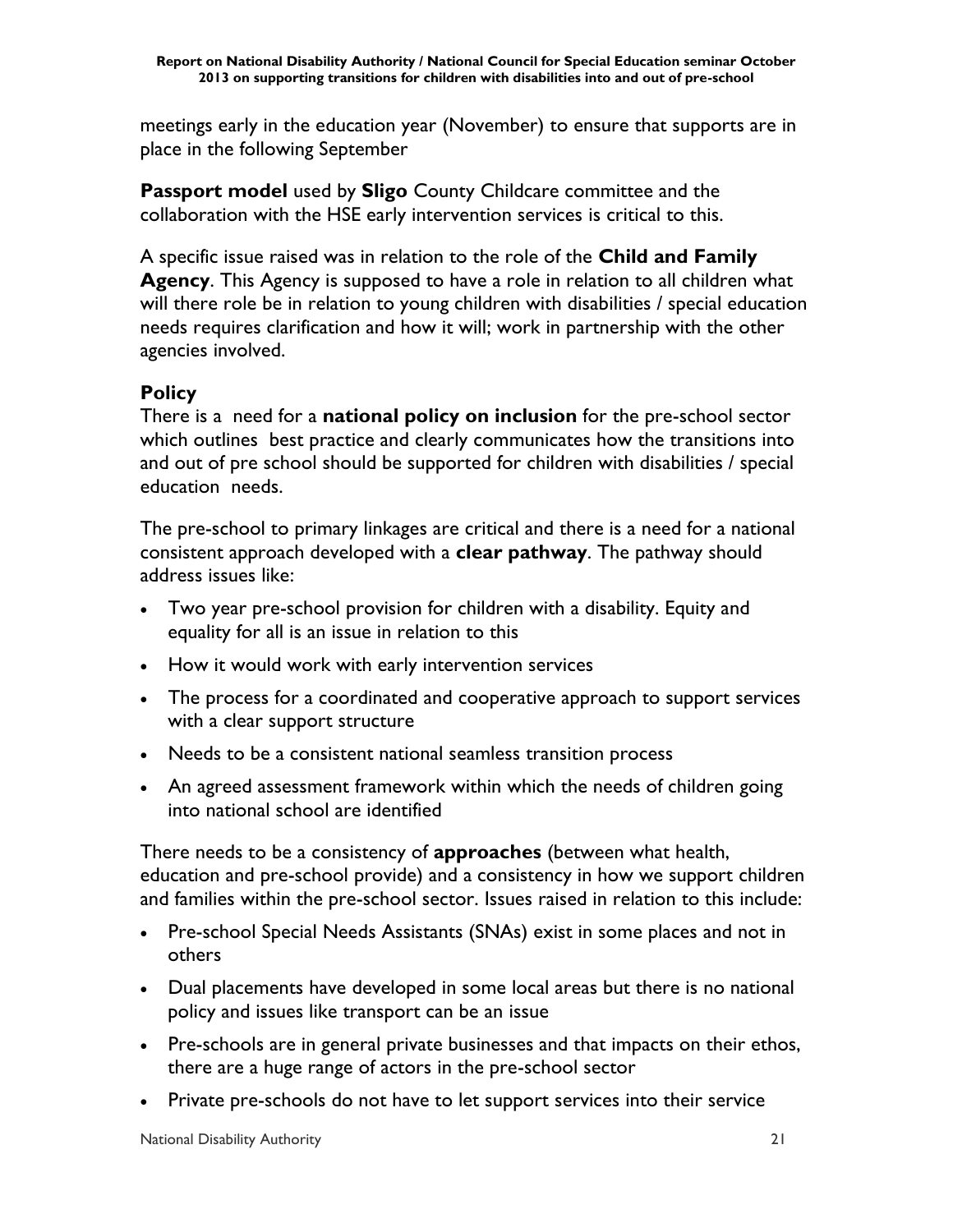- It is very hard to get equipment in pre-schools, for example, changing tables
- Information and protocols need to be developed to ensure consistency

There is an opportunity for national policy to drive resources, also the emphasis on individualised funding in the report on **Transforming Lives - the Value for Money and Policy Review of Disability Services** should be considered in this context.

#### **Training**

There is a clear need to **disability awareness training** in the early education sector.

Services don't necessarily come with an inclusive model, inclusive mindset, they need training and support and training around how to **differentiate** play in preschools for children with disabilities.

Inclusion is not just about being pleasant, it is about good quality social and emotional interaction programmes though play.

**FETAC level 5 does not cover** disability / special education needs, there is no in-service available. Limerick developed a DVD called "what difference" to address this.

**Attitude** is critical – equality /diversity module in training (that includes disability) is critical .

It is a **low funded sector**, staff /settings usually have to do training out of their own resources.

#### **Transitions**

It is really important to bring people together on this issue of transition.

Transition is about planning for a child's future education. Transition needs to be an integral part of planning at pre-school level. It needs to be a systematic process from pre-school to primary to secondary and beyond.

If a child is with the early intervention team there is generally no problem, but for a host of other children, who are not coming from an early intervention team setting, there can be big issues in making the transition.

#### **Pre-school**

Planning is critical, talking to parents about their education options from when their child is two and half to three years of age is very important.